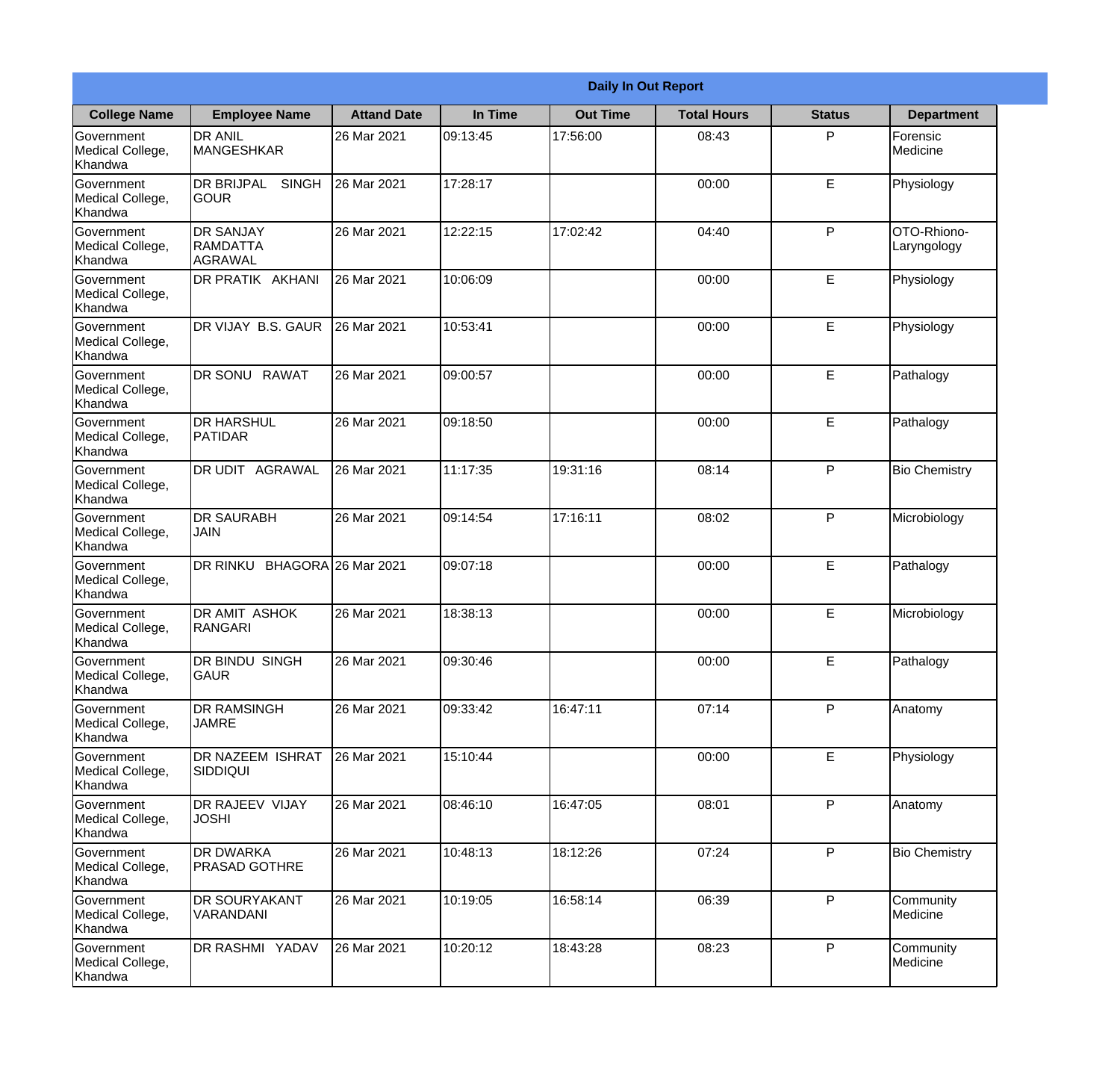| <b>Designation</b>                  | <b>Category</b> |
|-------------------------------------|-----------------|
| Assistant Professor   Para Clinical |                 |
| Demonstrator/Tutor   Non Clinical   |                 |
| Professor                           | Clinical        |
| Assistant Professor   Non Clinical  |                 |
| Associate Professor Non Clinical    |                 |
| Demonstrator/Tutor   Para Clinical  |                 |
| Assistant Professor   Para Clinical |                 |
| Associate Professor Non Clinical    |                 |
| Associate Professor Para Clinical   |                 |
| Assistant Professor   Para Clinical |                 |
| Professor                           | Para Clinical   |
| Associate Professor Para Clinical   |                 |
| Demonstrator/Tutor   Non Clinical   |                 |
| Professor                           | Non Clinical    |
| Assistant Professor   Non Clinical  |                 |
| Demonstrator/Tutor   Non Clinical   |                 |
| Demonstrator/Tutor   Para Clinical  |                 |
| <b>Assistant Professor</b>          | Para Clinical   |

## **Daily In Out Report**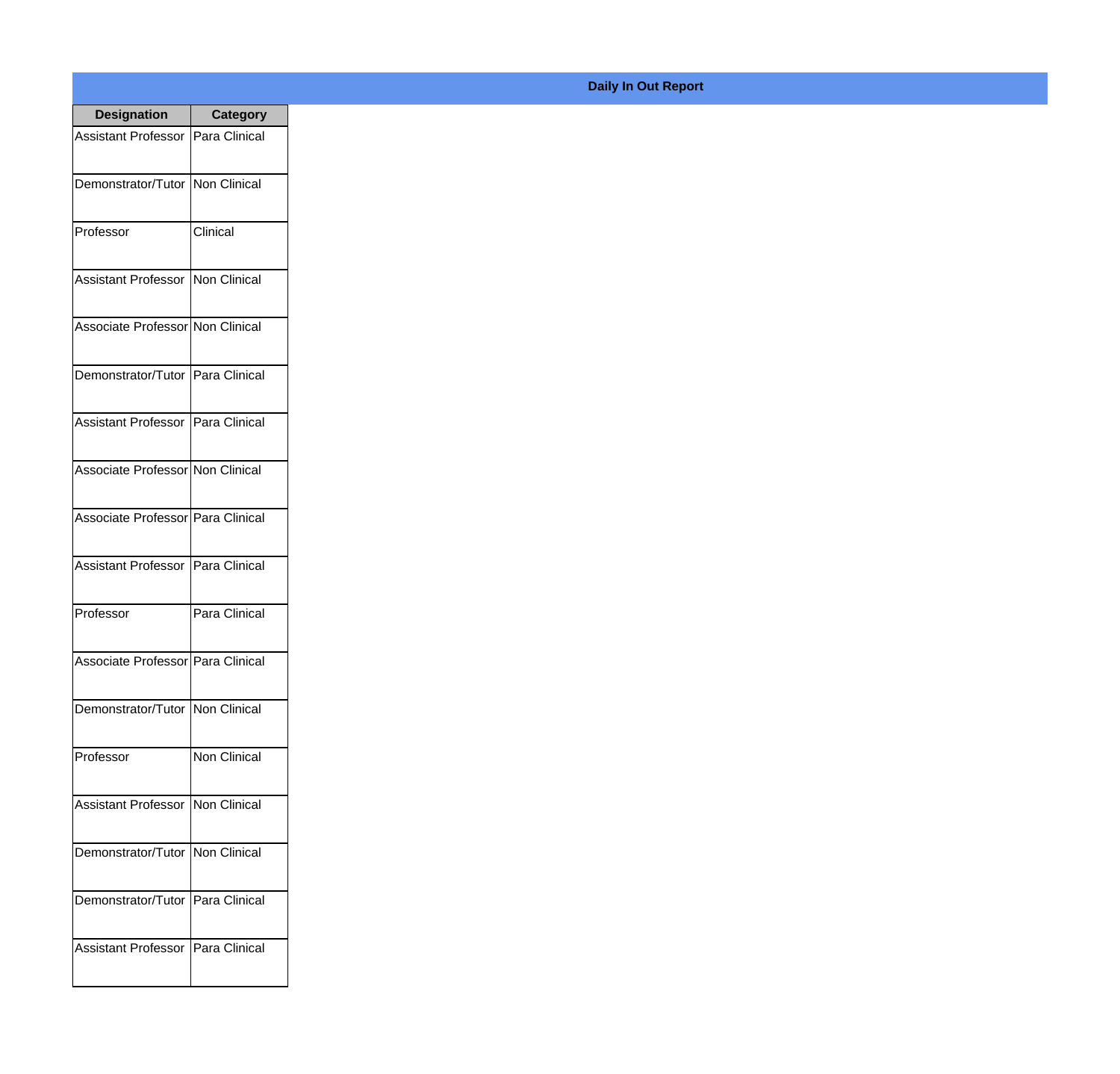|                                                  |                                                       |             |          |          | <b>Daily In Out Report</b> |              |                       |
|--------------------------------------------------|-------------------------------------------------------|-------------|----------|----------|----------------------------|--------------|-----------------------|
| Government<br>Medical College,<br>Khandwa        | DR LEENA PARIHAR                                      | 26 Mar 2021 | 11:35:24 | 17:18:43 | 05:43                      | P            | Community<br>Medicine |
| Government<br>Medical College,<br>Khandwa        | <b>MR PIYUSH KUMAR</b><br> MISHRA                     | 26 Mar 2021 | 10:56:29 | 18:16:11 | 07:20                      | $\mathsf{P}$ | Community<br>Medicine |
| <b>Government</b><br>Medical College,<br>Khandwa | DR SACHIN PARMAR 26 Mar 2021                          |             | 10:26:03 | 20:22:50 | 09:56                      | P            | Community<br>Medicine |
| <b>Government</b><br>Medical College,<br>Khandwa | DR PRAMILA VERMA 26 Mar 2021                          |             | 13:20:04 | 14:53:19 | 01:33                      | $\mathsf{P}$ | Paediatrics           |
| <b>Government</b><br>Medical College,<br>Khandwa | DR MANOJ BALKE                                        | 26 Mar 2021 | 09:33:07 |          | 00:00                      | E            | Ophthalmology         |
| Government<br>Medical College,<br><b>Khandwa</b> | <b>DR GARIMA</b><br><b>AGRAWAL</b><br><b>VARSHNEY</b> | 26 Mar 2021 | 10:32:41 | 15:21:04 | 04:49                      | $\mathsf{P}$ | Paediatrics           |
| Government<br>Medical College,<br>Khandwa        | <b>DR PRIYA KAPOOR</b><br>KAPOOR                      | 26 Mar 2021 | 09:37:31 | 16:29:29 | 06:52                      | $\mathsf{P}$ | Pathalogy             |
| Government<br>Medical College,<br>Khandwa        | <b>DR SAPNA</b><br><b>MAHESHRAM</b>                   | 26 Mar 2021 | 10:31:00 | 17:00:50 | 06:29                      | $\mathsf{P}$ | Community<br>Medicine |
| Government<br>Medical College,<br>Khandwa        | <b>DR SEEMA</b><br><b>SUDHAKARRAO</b><br>SUTAY        | 26 Mar 2021 | 09:53:45 |          | 00:00                      | E            | Forensic<br>Medicine  |
| <b>Government</b><br>Medical College,<br>Khandwa | DR RAKESH SINGH<br><b>HAZARI</b>                      | 26 Mar 2021 | 16:39:30 |          | 00:00                      | E            | Pathalogy             |
| Government<br>Medical College,<br>Khandwa        | <b>DR NISHA</b><br><b>KAITHWAS</b>                    | 26 Mar 2021 | 10:31:44 | 13:53:31 | 03:22                      | P            | Psychiatry            |
| Government<br>Medical College,<br>Khandwa        | DR ANANT<br><b>TUKARAM PAWAR</b>                      | 26 Mar 2021 | 11:17:51 | 20:22:35 | 09:05                      | P            | Community<br>Medicine |
| Government<br>Medical College,<br>Khandwa        | DR SHAIKH M.KHALIQ 26 Mar 2021                        |             | 11:05:56 |          | 00:00                      | E            | <b>Bio Chemistry</b>  |
| Government<br>Medical College,<br>Khandwa        | DR RAJU                                               | 26 Mar 2021 | 19:00:51 |          | 00:00                      | E            | Forensic<br>Medicine  |
| Government<br>Medical College,<br>Khandwa        | <b>DR MAHENDRA</b><br>PANWAR                          | 26 Mar 2021 | 09:34:19 |          | 00:00                      | E            | Orthopaedics          |
| Government<br>Medical College,<br>Khandwa        | <b>DR SITARAM</b><br><b>SOLANKI</b>                   | 26 Mar 2021 | 08:59:43 | 19:42:32 | 10:43                      | $\mathsf{P}$ | Forensic<br>Medicine  |
| Government<br>Medical College,<br>Khandwa        | DR ASHOK<br><b>BHAUSAHEB NAJAN</b>                    | 26 Mar 2021 | 17:23:40 |          | 00:00                      | E            | Forensic<br>Medicine  |
| Government<br>Medical College,<br>Khandwa        | DR NITESHKUMAR<br>KISHORILAL<br><b>RATHORE</b>        | 26 Mar 2021 | 09:38:25 | 18:20:51 | 08:42                      | P            | Pharmacology          |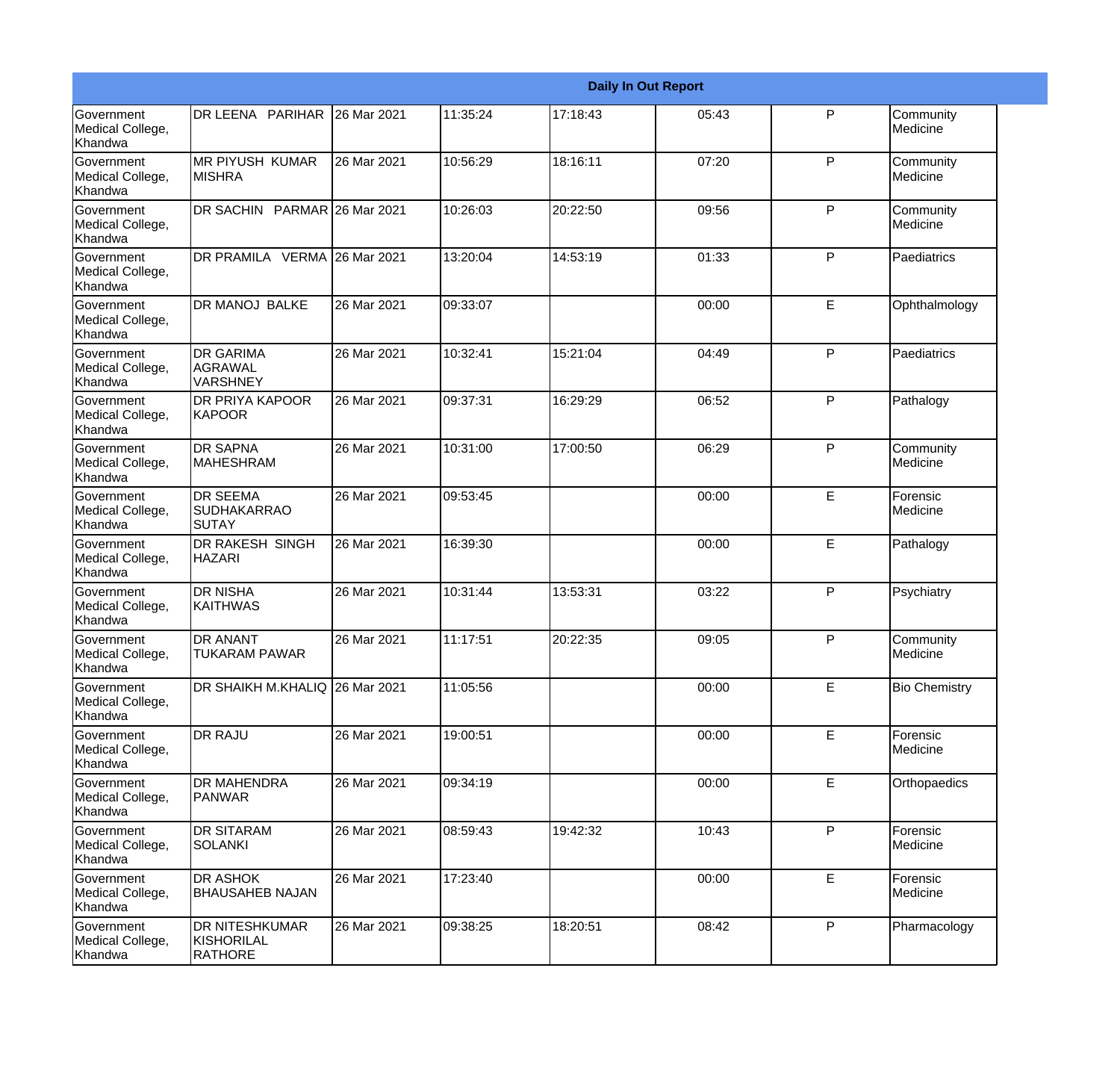| Assistant Professor   Para Clinical |               |
|-------------------------------------|---------------|
| Statistician                        | Para Clinical |
|                                     |               |
| Assistant Professor   Para Clinical |               |
| Professor                           | Clinical      |
|                                     |               |
| Assistant Professor Clinical        |               |
| Associate Professor Clinical        |               |
| Demonstrator/Tutor Para Clinical    |               |
|                                     |               |
| Associate Professor Para Clinical   |               |
| Professor                           | Para Clinical |
| Professor                           | Para Clinical |
|                                     |               |
| Assistant Professor Clinical        |               |
| Professor                           | Para Clinical |
| Professor                           | Non Clinical  |
|                                     |               |
| Demonstrator/Tutor   Para Clinical  |               |
| Assistant Professor Clinical        |               |
|                                     |               |
| Demonstrator/Tutor   Para Clinical  |               |
| Associate Professor Para Clinical   |               |
| Demonstrator/Tutor   Para Clinical  |               |
|                                     |               |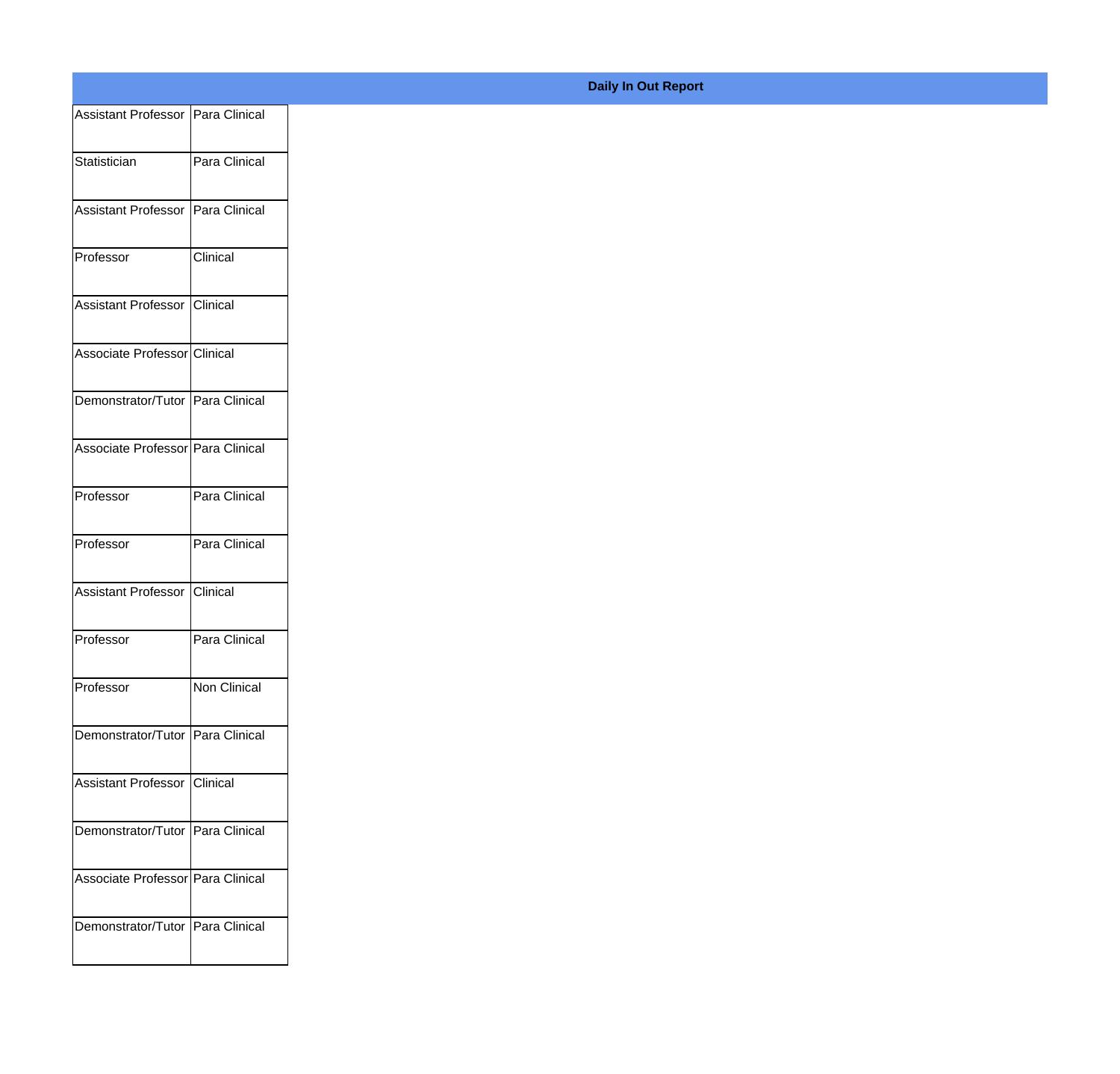|                                                  |                                                   |             |          |          | <b>Daily In Out Report</b> |   |                             |
|--------------------------------------------------|---------------------------------------------------|-------------|----------|----------|----------------------------|---|-----------------------------|
| Government<br>Medical College,<br>Khandwa        | IDR PRIYESH<br><b>MARSKOLE</b>                    | 26 Mar 2021 | 10:36:20 | 18:43:21 | 08:07                      | P | Community<br>Medicine       |
| Government<br>Medical College,<br>Khandwa        | <b>DR SANGEETA</b><br><b>CHINCHOLE</b>            | 26 Mar 2021 | 10:57:54 | 10:58:31 | 00:01                      | P | Physiology                  |
| <b>Government</b><br>Medical College,<br>Khandwa | DR NEERAJ KUMAR                                   | 26 Mar 2021 | 09:35:18 | 17:39:26 | 08:04                      | P | Dentisry                    |
| Government<br>Medical College,<br>Khandwa        | DR SUNIL BAJOLIYA                                 | 26 Mar 2021 | 09:17:32 | 18:40:52 | 09:23                      | P | OTO-Rhiono-<br>Laryngology  |
| Government<br>Medical College,<br>Khandwa        | <b>DR NISHA MANDLOI</b><br>PANWAR                 | 26 Mar 2021 | 09:37:36 | 16:20:27 | 06:43                      | P | Obstetrics &<br>Gynaecology |
| Government<br>Medical College,<br>Khandwa        | <b>DR NANDINI DIXIT</b>                           | 26 Mar 2021 | 11:19:46 |          | 00:00                      | E | Paediatrics                 |
| <b>Government</b><br>Medical College,<br>Khandwa | <b>DR SATISH</b><br><b>CHANDEL</b>                | 26 Mar 2021 | 10:04:50 |          | 00:00                      | E | Pharmacology                |
| Government<br>Medical College,<br>Khandwa        | <b>DR MUKTESHWARI</b><br><b>GUPTA</b>             | 26 Mar 2021 | 10:09:36 | 18:20:21 | 08:11                      | P | Pharmacology                |
| Government<br>Medical College,<br>Khandwa        | <b>DR PURTI AGARWAL</b><br><b>SAINI</b>           | 26 Mar 2021 | 09:15:35 |          | 00:00                      | E | Pathalogy                   |
| Government<br>Medical College,<br>Khandwa        | DR YASHPAL RAY                                    | 26 Mar 2021 | 11:34:07 |          | 00:00                      | E | Anatomy                     |
| <b>Government</b><br>Medical College,<br>Khandwa | <b>DR VISHAL</b><br><b>KUMAR</b><br><b>THAKRE</b> | 26 Mar 2021 | 10:28:10 | 17:41:00 | 07:13                      | P | Physiology                  |
| Government<br>Medical College,<br>Khandwa        | DR RINKU YADAV                                    | 26 Mar 2021 | 15:56:48 |          | 00:00                      | E | <b>General Surgery</b>      |
| Government<br>Medical College,<br>Khandwa        | MOHIT GARG                                        | 26 Mar 2021 | 13:04:30 |          | 00:00                      | E | <b>General Medicine</b>     |
| Government<br>Medical College,<br>Khandwa        | RENU WAGHMARE                                     | 26 Mar 2021 | 10:58:24 | 17:18:52 | 06:20                      | P | Community<br>Medicine       |